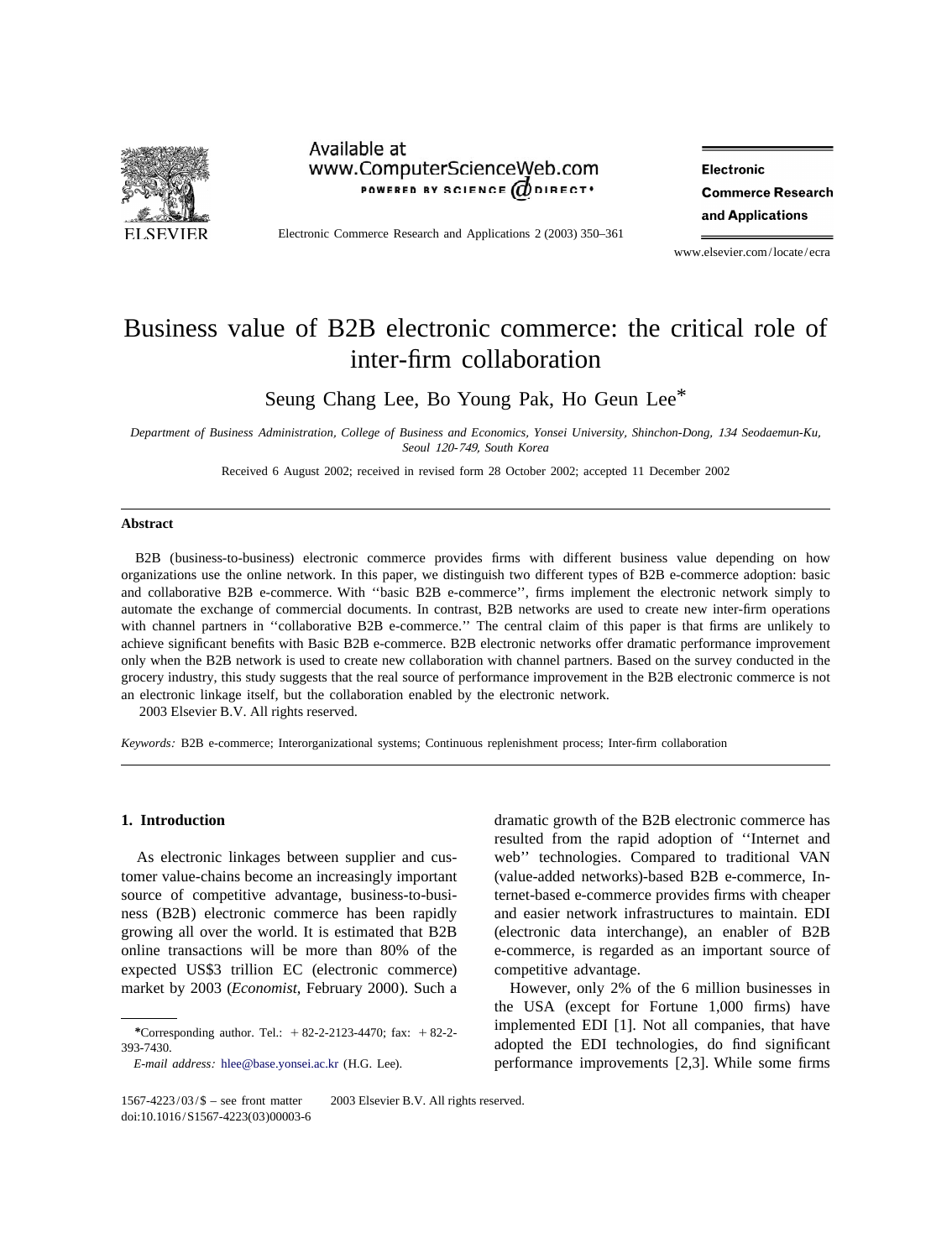compelling that EDI was rapidly becoming one of ishment process) innovations that can be regarded as the ''must do'' applications, other organizations new collaborative B2B e-commerce [5]. In the US implementing EDI capabilities had indicated little or grocery industry, many retail firms have established no impact of these systems on their organizational B2B linkages with manufacturers to send and receive performance [4]. weekly orders. The B2B network for sending and

tions fails to achieve significant results from the B2B With new collaborative commerce (CRP), however, electronic commerce despite of the rapid adoption of retailers no longer place orders with manufacturers. electronic links with channel partners. Internet-based In CRP, retailers transmit information on retail sales inter-firm commerce is still early in the game. Thus and inventory levels at their warehouses through the one possible way to achieve our research goal is to B2B network. Using these data, manufacturers deobtain significant lessons from VAN-based EDI termine the quantity and timing of the product practices. EDI has been widely used for decades and shipments needed to maintain adequate inventory have accumulated experiences on critical business levels at retail warehouses. CRP thus represents new factors necessary for successful B2B commerce. If collaborative B2B commerce between manufacturers the economic principles governing the B2B com- and retailers since retailers effectively outsource merce remain unchanged regardless of the network procurement and inbound logistics decisions to infrastructure (whether it is Internet or VAN), ex- manufacturers who become responsible for miniperiences in traditional EDI practices can provide mizing inventories and stockouts at their customer organizations with useful insights for Internet-based (retailer) warehouse. B2B commerce as well. Survey data are used to demonstrate that the

just to replace traditional communications means much higher productivity gains than the basic B2B (such as postal mail or fax), the impacts of B2B commerce. Most survey firms had used EDI and exchanges on organizational performance would be VAN when they introduced the B2B commerce. limited. If firms implement the B2B commerce Many of them are recently switching their B2B primarily to receive and send orders over electronic network infrastructure to Internet and Web for cost networks in an attempt to increase the speed and savings. Thus, the survey results are relevant whataccuracy of order transfers between firms, they may ever network is used for the B2B commerce. This fail to gain significant benefits from the B2B net-<br>research demonstrates that the basic B2B commerce work. However, if companies establish electronic by itself does not alter significantly the level of networks to create ''collaborative commerce'' with operational interdependence between channel partpartner firms, the B2B commerce would offer much ners, while the collaborative B2B commerce tightly more significant productivity gains. couples business processes and greatly increases

commerce'' from "basic B2B commerce." The basic that this difference in the level of interdependency B2B commerce refers to sending or receiving order and collaboration explains the performance differinformation without changes in inter-firm operations. ence between the basic and the collaborative B2B In contrast, the collaborative B2B commerce goes e-commerce. beyond online document exchanges, indicating that organizations adopt the B2B network to establish new collaboration mechanisms with channel part- **2. Literature review** ners. Our hypothesis is that the collaborative B2B commerce would provide firms with much higher 2 .1. *From basic EDI to collaborative EDI* productivity gains than the basic B2B commerce does. Although the potential for the B2B commerce and

tive B2B commerce'' with those of the "basic B2B to change industry structure has been extensively

had asserted that the economics of EDI were so commerce," we investigate CRP (continuous replen-This research aims to investigate why organiza- receiving orders represents the basic B2B commerce.

When organizations develop electronic networks collaborative B2B commerce provides firms with In this study we distinguish "collaborative B2B inter-firm dependency between firms. We postulate

In order to compare the effects of the "collabora- other forms of EDI to improve firm performance and